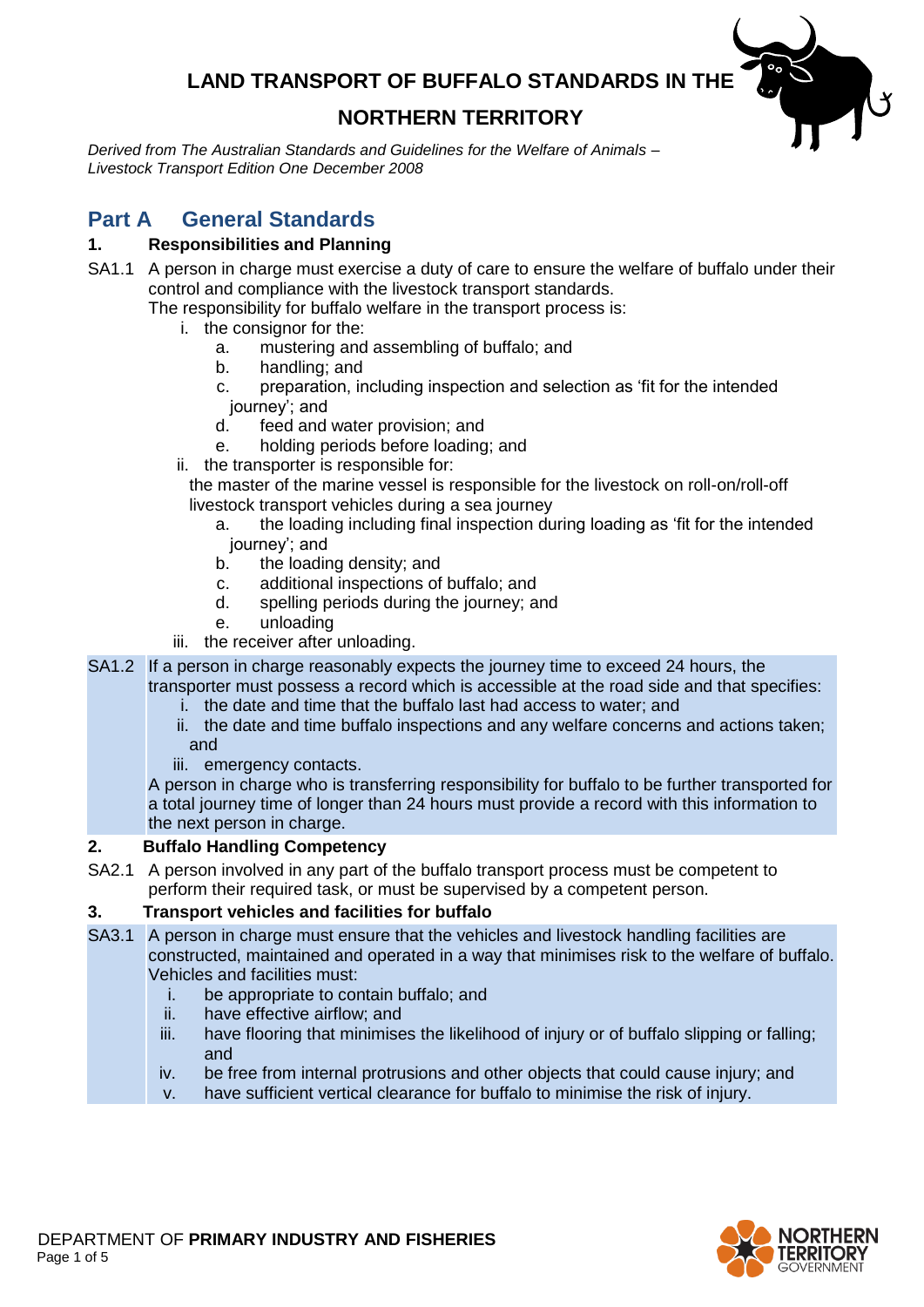### **4. Pre-transport selection of buffalo**

- SA4.1 Buffalo must be assessed as fit for the intended journey at every loading by a person in charge. A buffalo is not fit for a journey if it is:
	- i. unable to walk on its own by bearing weight on all legs; or
	- ii. severely emaciated; or
	- iii. visibly dehydrated; or
	- iv. showing visible signs of severe injury or distress; or
	- v. suffering from conditions that are likely to cause increased pain or distress during transport; or
	- vi. blind in both eyes; or
	- vii. known to be, or visually assessed to be near (within two weeks) parturition, as specified in the species requirements, unless time off water and journey is less than four hours duration to another property.
- SA4.2 Any buffalo assessed to be not fit for the intended journey must only be transported under veterinary advice.
- SA4.3 The consignor must only supply buffalo that are fit for the intended journey.
- SA4.4 A person in charge must not load, nor permit to be loaded, buffalo that are not fit for the intended journey except under veterinary advice.
- SA4.5 If a buffalo is assessed to be not fit for the intended journey before loading, a person in charge must make appropriate arrangements for their care, treatment or humane destruction of the buffalo at the first reasonable opportunity.

#### **5. Loading, transporting and unloading of buffalo**

- SA5.1 If the maximum permitted time off water is reached, the person in charge must provide the buffalo with a spell (water, food, space to lie down and rest) according to the table below before continuing the current journey or before starting another journey.
- SA5.2 The person in charge must manage time off water to minimise risk to the welfare of the buffalo according to:
	- i. the increased risk to buffalo welfare of longer journeys close to the permitted maximum time off water; and
	- ii. the assessment of whether the buffalo are fit for the remainder of the intended journey; and
	- iii. the predicted climatic conditions, especially heat or cold; and
	- iv. the class of buffalo, especially if weak, pregnant, recently having given birth, lactating or immature; and
	- v. the nature of the intended journey.
- SA5.3 If no records are provided indicating the last time the buffalo had access to water, buffalo at a livestock handling facility (saleyard, spelling facility or staging point) must be provided with reasonable access to water by the person in charge within 24 hours at the facility, or within the maximum time off water relevant to the class of animal if this is less than 24 hours.
- SA5.4 The driver must assess the loading density for each pen or division in the livestock crate. The assessment is based on average live weight of the intended buffalo loading, and must be managed to minimise risk to the welfare of the buffalo.

Determination of loading density must consider all of the following factors:

- i. class
- ii. size and body condition
- iii. hair length
- iv. horn status
- v. predicted climatic conditions
- vi. nature of the intended journey
- vii. design and capacity of the vehicle.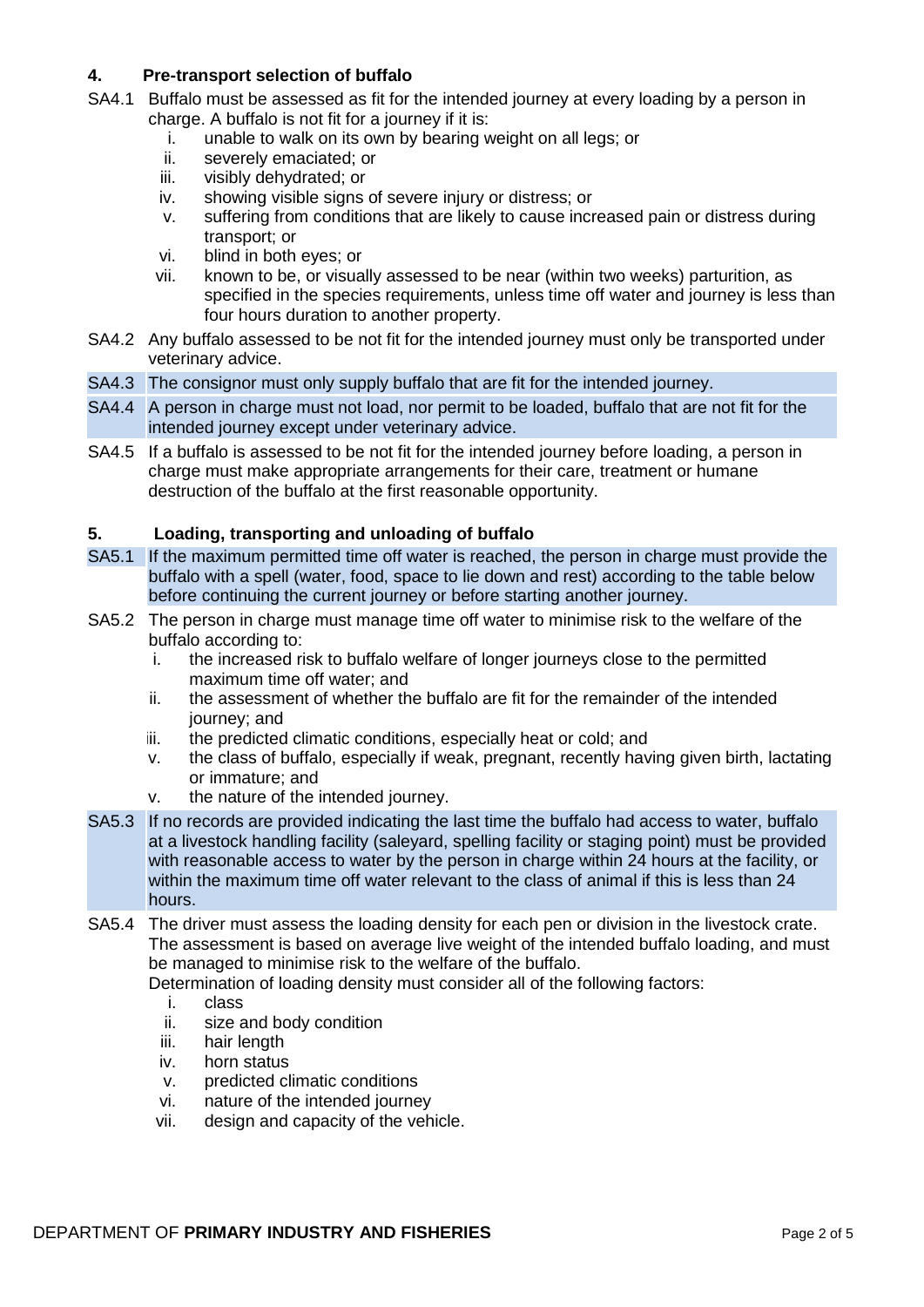- SA5.6 The driver must segregate livestock by sufficient internal partitions to minimise risk to the welfare of other buffalo. Determination of segregation must consider all the following factors:
	- i. class and size
	- ii. general health of the buffalo
	- iii. level of aggression
	- iv. nature of the intended journey.
- SA5.7 A person who handles buffalo in the transport process must do so in a manner that is appropriate to the class, and minimises pain or injury. Specifically:
	- i. buffalo must not be lifted by only the head, ears, horns, neck or tail; or ii. buffalo must not be lifted off the ground by a single leg unless they are
	- buffalo must not be lifted off the ground by a single leg unless they are less than 15 kilograms live weight; or
	- iii. mechanical lifting of buffalo must ensure that the buffalo is supported or secured as necessary; or
	- iv. buffalo must not be thrown or dropped; or
	- v. buffalo must not be struck in an unreasonable manner, punched or kicked; or
	- vi. buffalo which are unable to stand must not be dragged, except in an emergency to allow safe handling, lifting, treatment or humane destruction.
- SA5.8 A person who handles buffalo in the transport process must not use an electric prodder:
	- i. on genital, anal or facial areas; or
	- ii. on buffalo under three months old; or
	- iii. on buffalo that are unable to move away; or
	- iv. excessively on an animal.
- SA5.10 A transporter must ensure that the ramp and the vehicle are properly aligned, and that any gap between the ramp and the vehicle is sufficiently narrow to minimise the likelihood of injury to buffalo during loading and unloading.
- SA5.11 The transporter must:
	- i. inspect the livestock crate immediately before departure, to ensure that doors are closed and secured; and
	- ii. inspect the receival yard immediately before unloading, to ensure that there is free access and sufficient space for the buffalo intended to be unloaded; and
	- iii. take reasonable steps to notify a receiver of the arrival of the buffalo at the destination.
- SA5.12 The transporter must inspect buffalo:
	- i. on the vehicle before departure; and
	- ii. except when buffalo travel on roll-on/roll-off livestock transport vehicles during a sea journey, within the first hour of the journey and then at least every three hours or at each driver rest stop, whichever comes first; and
	- iii. at unloading; and
	- iv. at each driver or vehicle change over stop.
- SA5.13 Upon identifying a distressed or injured animal at an inspection, a person in charge must provide or seek assistance at the first reasonable opportunity. Weak, ill or injured buffalo must be identified to the person receiving them.
- SA5.14 The receiver of buffalo must make arrangements at the first reasonable opportunity for separating weak, ill or injured buffalo for rest and recovery, appropriate treatment, or humane destruction and disposal of dead buffalo.
- SA5.15 A person in charge must take reasonable steps to minimise the impact of extreme weather conditions on the welfare of buffalo during the transport process.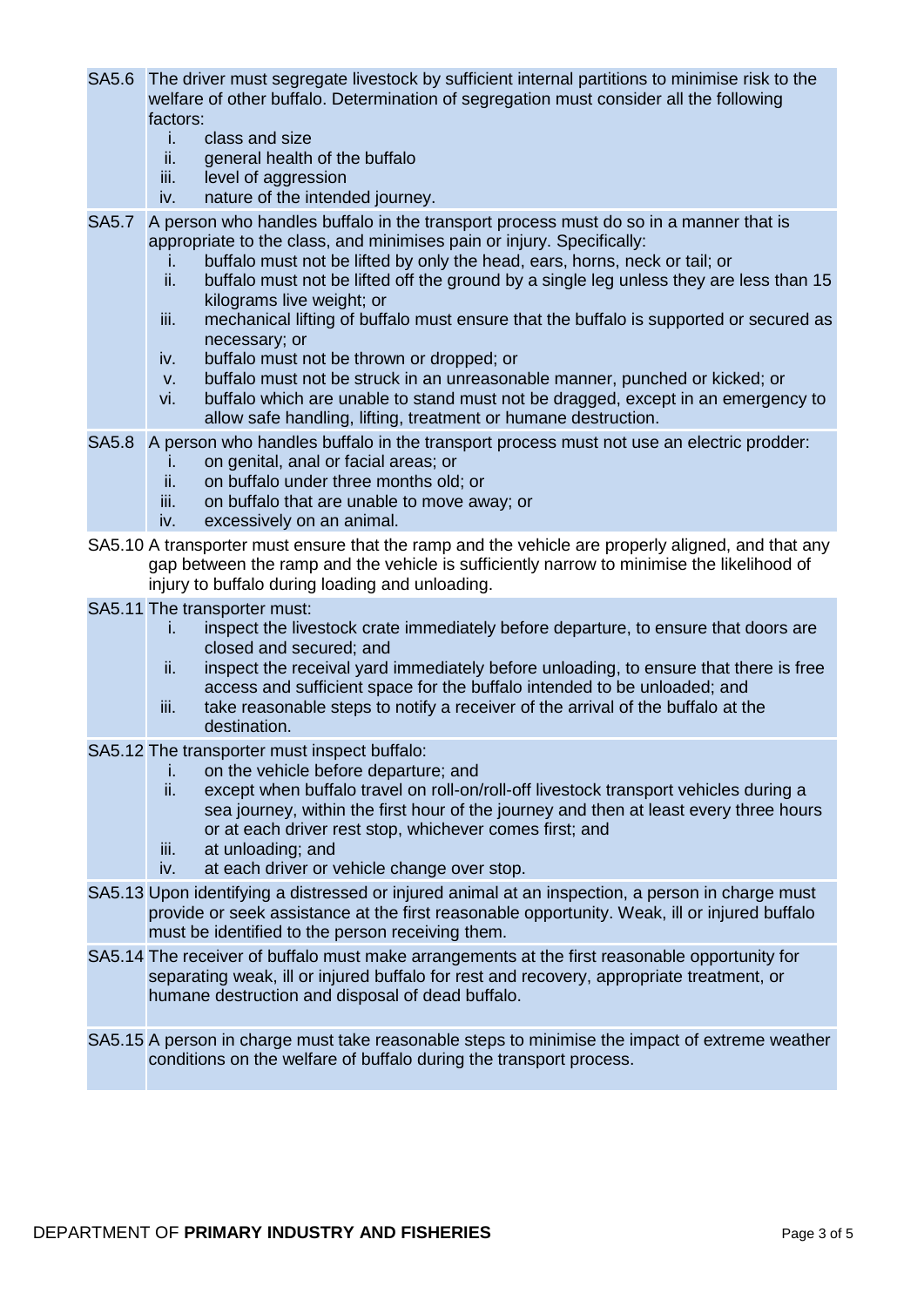#### **6. Humane Destruction**

- SA6.1 A person in charge must ensure that humane destruction methods result in rapid loss of consciousness followed by death while unconscious.
- SA6.2 A person in charge must ensure a moribund buffalo is humanely destroyed by a competent person or under the direct supervision of a competent person at the first reasonable opportunity.
- SA6.3 If a competent person is not immediately available to humanely destroy a buffalo, the person in charge must arrange for a competent person to carry out the procedure at the first reasonable opportunity; unless it is in the welfare interest of the buffalo and a competent person is not immediately available, and the person considers they have the capability to destroy it.
- SA6.4 A person humanely destroying buffalo must take reasonable action to confirm that it is dead.
- SA6.7 A person must not use blunt trauma to the forehead to destroy a buffalo.
- SA6.8 A person must not destroy a buffalo by bleeding-out by neck cut.

## **Part B Buffalo Specific Standards**

SB2.1 A person in charge must ensure time off water does not exceed the time periods given below for each class of buffalo:

| <b>Class</b>                                                                  | <b>Maximum time off</b><br>water (hours) | <b>Minimum Spell</b><br>duration (hours) |
|-------------------------------------------------------------------------------|------------------------------------------|------------------------------------------|
| Adult buffalo over 6 months old                                               | 36                                       | 24                                       |
| Buffalo 1-6 months old                                                        | 24                                       | 12                                       |
| Buffalo known to be more than 7 months<br>pregnant excluding the last 4 weeks | 24                                       | 12                                       |
| Lactating buffalo with calves at foot                                         | 24                                       | 12                                       |

SB2.2 If buffalo over six months have been off water for 36 hours, the person in charge must ensure the buffalo have a spell for 24 hours before starting another journey. If cows known to be more than seven months pregnant (excluding the last four weeks of pregnancy), lactating cows, calves and young buffalo have been off water for 24 hours, the person in charge must ensure the buffalo have a spell for 12 hours before starting another journey.

- SB2.3 Buffalo known to be in the last four weeks of pregnancy must only be transported under veterinary advice, unless the journey is less than four hours duration.
- SB2.4 A person must not use an electric prodder on a buffalo during the transport process unless reasonable actions to cause movement have failed.
- SB2.5 A person must not use a dog to move a buffalo during the transport process.
- SB2.6 Buffalo that suffer heat stress during transport must be cooled at the first opportunity by water spray.

#### **\* Relevant standards highlighted in blue will be regulated under the** *NT Livestock Regulations*